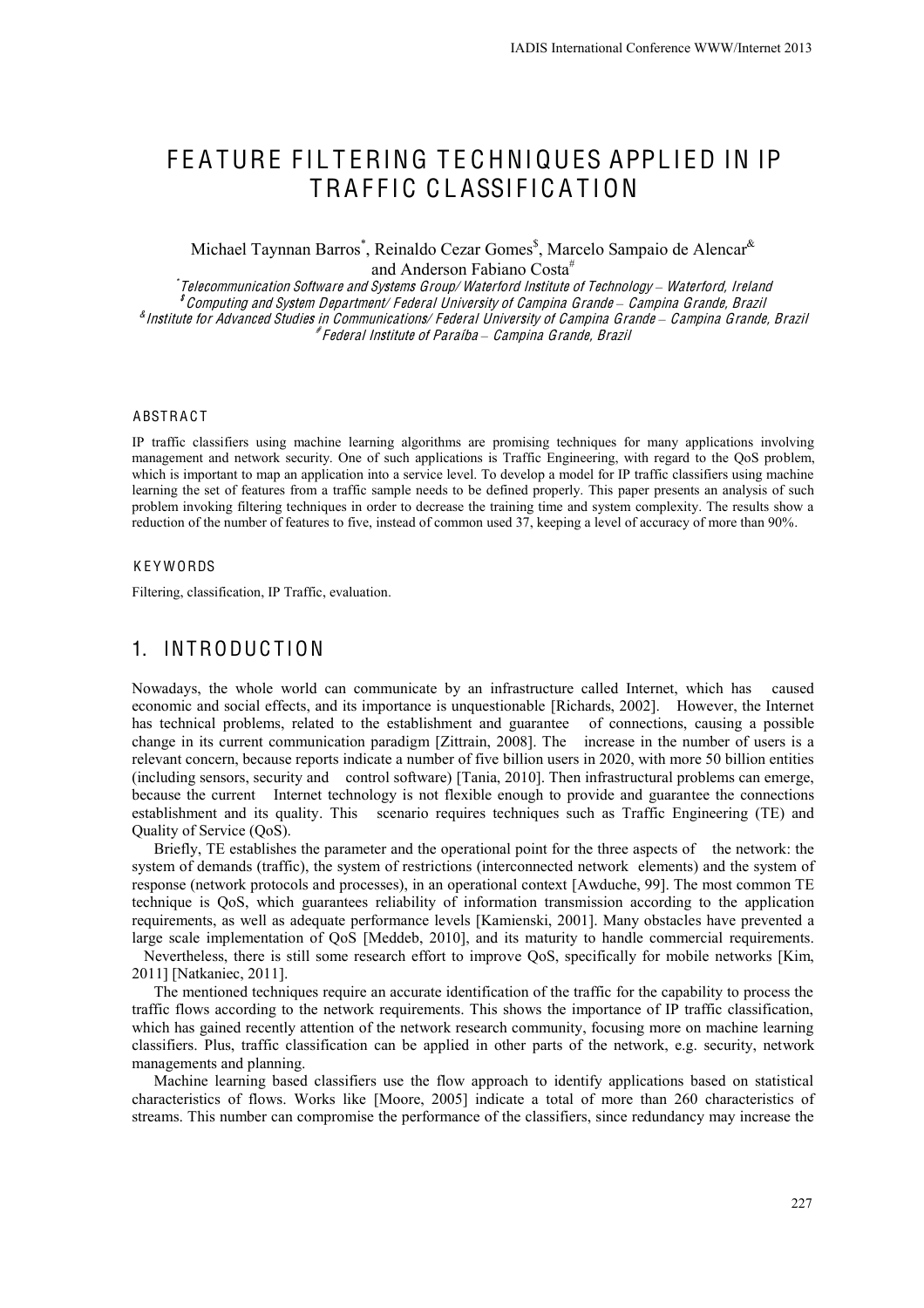development time of a classification model, increase the time and decrease the classification accuracy of classifiers. The number and order flows are directly related to the performance of classifiers based on the evaluation of flows [Li, 2007]. Works like [Zander, 2005][Li, 2007] point to the use of techniques filtering characteristics and present relevant data on gains in performance, but no filtering evaluation and comparison.

This paper presents an analysis of the performance of such filters, providing evidences for the importance of its usage in developing classification model with the machine learning classifiers. The evaluation consists of five filtering techniques (Correlation-based Feature Subset Selection, Chi-Squared Attribute Evaluation, Consistency Subset Evaluation, Gain Ratio Attribute Evaluation and OneR Attribute Evaluation) with two supervised machine learning classifiers (Decision tree and Bayesian Networks) and with five dataset from USA and Japan from 2002 to 2011.

The contributions of this work are: the process of filtering flows features increase the accuracy of machine learning classifiers; the number of flow features can be reduced and therefore the complexity and training time should be reduced as well; one can say that decision tree classifier is robust enough to not depend highly on the filtering process.

This paper is organized as follows: Section II discusses the problem statement, Section III presents the filtering techniques used as solutions, Section IV discusses the experimentation process, and is followed by the results in Section V. Finally, the conclusions are presented in Section VI.

#### 2. PROBLEM STATEMENT

The supervised learning creates knowledge structures that support the task of classifying new instances of predefined classes [Reich, 1991]. The output of the learning process is a classification model that is built by analyzing and generalizing from samples previously provided.

The supervised learning focuses on the input/output of the relationships modeling. Its goal is to identify a mapping from input features to an output class. The obtained knowledge (e.g., points in common between members of the same class and differences among competitors) can be presented as a flowchart, a decision tree classification rules, etc., and used later to classify a new sample [Nguyen, 2008]. There are two stages (stages) on supervised learning, which are shown in Figure 1:

Training: learning phase which examines the datum samples (called the set of training data) together with the construction of a classification model. Tests (also known as classification): The model that was built during the training phase is used to classify new cases.

In the training process, the datum samples should have characteristics needed to build the classification model and they need to be enough in number to differ in each data flow. The common thinking is that if there are more characteristics the classification model will be more accurate. This paper analyzes this argument by simulation, to see with filtering techniques, responsible for eliminating some redundant characteristics, has positive effect in the system, increasing the accuracy. One can argue, as well, that the high numbers of characteristics have direct impact in time performance, by increasing the system complexity. Applying filtering techniques may, also, decrease the system complexity and also decrease the time for training and testing.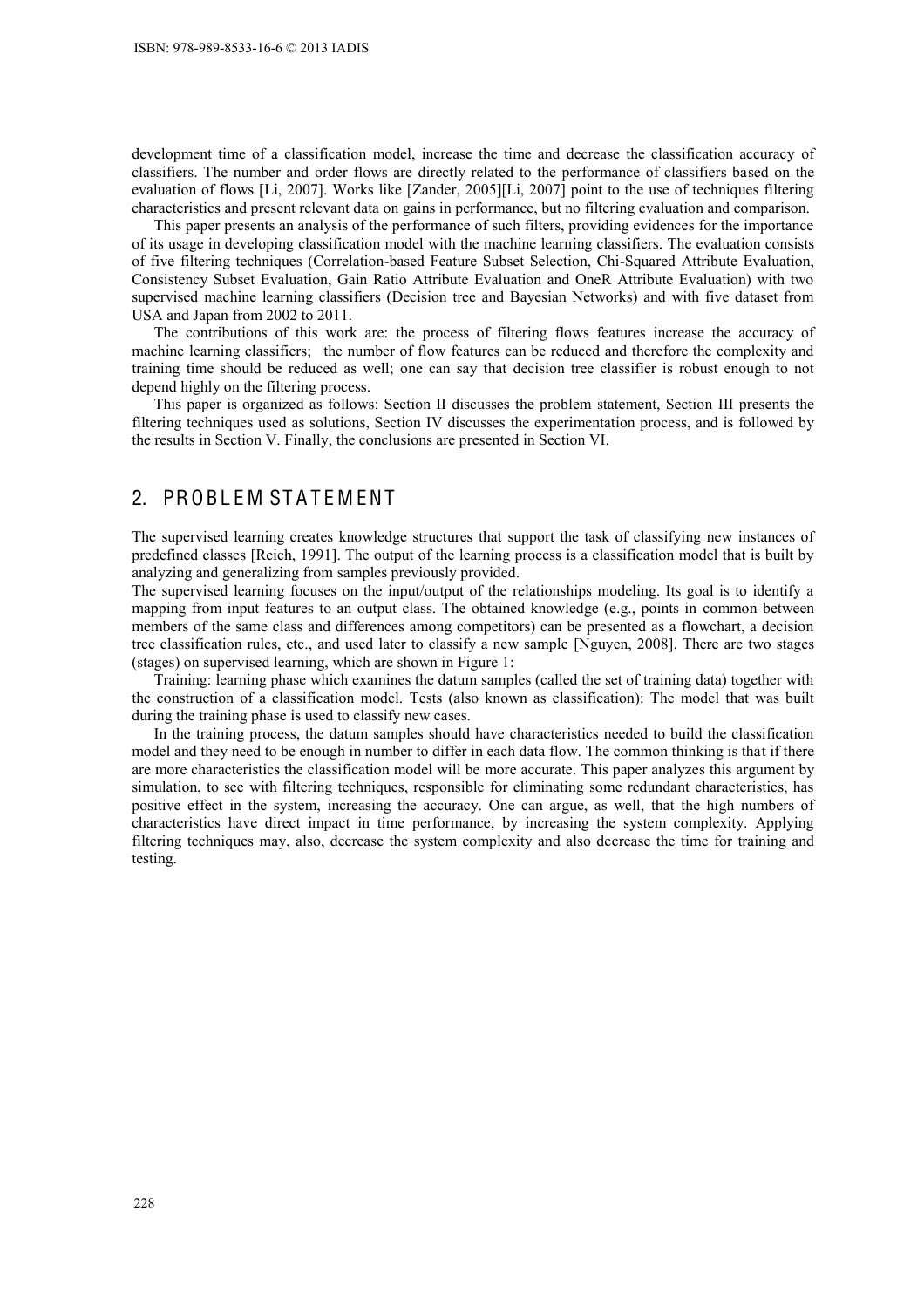

Figure 1. Logic view of the both traffic classifier and conditioner [Nguyen, 2008].

## 3. FII TFRS

### 3.1 Correlation-based Feature Subset Selection - CfsSubsetEval

The CfsSubsetEval evaluates the worth of a subset of attributes by considering the individual predictive ability of each feature along with the degree of redundancy between them [Hall, 1998]. The following equation gives the merit of a feature subset consisting of features:

$$
Merit_{S_k} = \frac{k\overline{r_{cf}}}{\sqrt{k + k(k-1)\overline{r_{ff}}}}
$$

Here,  $\overline{r_{cf}}$  is the mean of all feature to classification correlations, and  $\overline{r_{ff}}$  is the mean of all feature to feature correlations. The CfsSubsetEval criterion is defined as:

$$
Cfs = \max_{S_k} \left[ \frac{r_{cf_1} + r_{cf_2} + \dots + r_{cf_k}}{\sqrt{k + 2(r_{f_1f_2} + \dots + r_{f_if_j} + \dots + r_{f_kf_1})}} \right]
$$

The  $Tcfi$  and  $Tfij$  variables are referred to as correlations, but are not necessarily Pearson's correlation coefficient or Spearman's ρ.

#### 3.2 Chi-Squared Attribute Evaluation - ChiSquaredAttributeEval

The ChiSquaredAttributeEval evaluates the worth of an attribute by computing the value of the chi-squared statistic with respect to the class.

### 3.3 Consistency Subset Evaluation - ConsistencySubsetEval

The ConsistencySubsetEval evaluates the worth of a subset of attributes by the consistency in the class values when training instances are projected onto the subset of attributes [Liu, 1996]. Consistency of any subset can never be lower than that of the full attributes set, so, one must use this filtering technique in conjunction with a Random or Exhaustive search which looks for the smallest subset with consistency equal to that of the full set of attributes.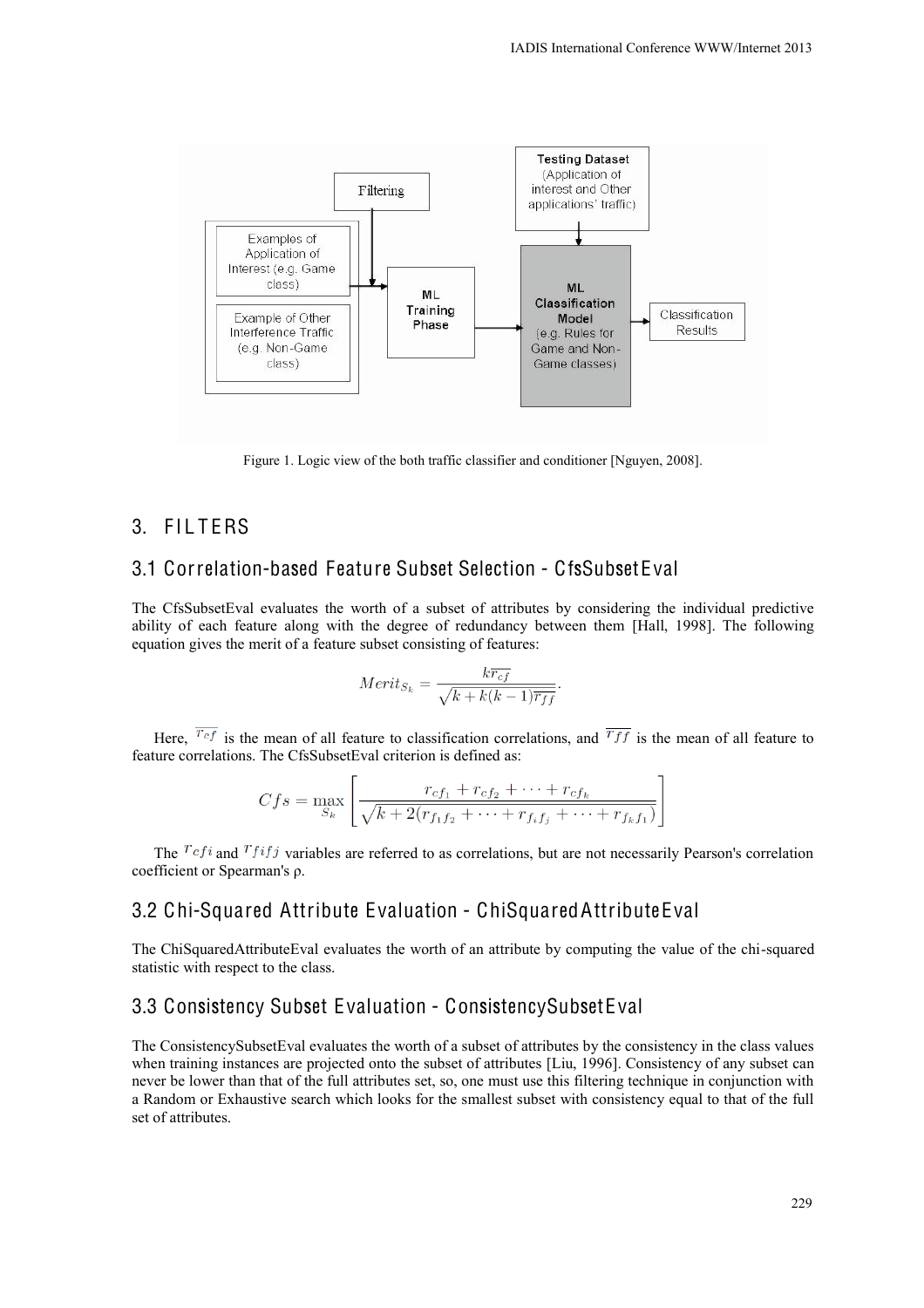## 3.4 Gain Ratio Attribute Evaluation **–** GainRatioAttributeEval

The GainRatioAttributeEval evaluates the worth of an attribute by measuring the gain ratio with respect to the class.

$$
GainR(Class,Attribute) = \frac{(H(Class) - H(Class|Attribute))}{H(Attribute)}.
$$

#### 3.5 OneR Attribute Evaluation - OneRAttributeEval

The OneRAttributeEval evaluates the worth of an attribute by using the OneR classifier. OneR takes as input a set of samples, each with loads of attributes and classes. It aims to deduct a rule that predicts the class given the values of the attributes. The OneR algorithm chooses the attribute with more information and bases the rule itself on this particular attribute [Nevill-Manning, 95]. It also assumes that the attributes are discrete. If not, then they must be discretized. Missing values are handled in the algorithm by treating them as a separate value in the enumeration of an attribute [Holte, 1989].

#### 4. SIMULATION SET-UP

In academic works, as in [Zander, 2005][Li,2007], it is presented evidences that the quantity and combination of statistical characteristics of flows change the outcome of the classification. Considering this, it is necessary to better evaluate the techniques that filter characteristics from a flow set, eliminating redundancy in some cases, benefiting performance and defining the most appropriate number and order of such characteristics.

For this evaluation are used 37 features for unidirectional flow: protocol, source and destination ports, the number of packets, transferred bytes, the number of packets without Layer 4 payload, start time, end time, duration, average packet throughput and byte throughput, max/min/average/standard deviation of packet sizes and inter-arrival times, number of TCP packets with FIN, SYN, RSTS, PUSH, ACK, URG (Urgent), CWE (Congestion Window Reduced), and ECE (Explicit Congestion Notification Echo) flags set (all zero for UDP packets), and the size of the first ten packets.

We use two independent variables that are the classifier and the filtering technique of flow characteristics. The classifiers chosen are Decision Trees and Bayesian Networks.

They have been chosen within a bigger set, starting with 20 techniques, that can be found in the tool used in this study (WEKA). In this set some techniques showed no appropriate convergence of the results and they were excluded. The classifiers were evaluated by means of accuracy, precision, recall and f-measure. To classify a given application one single packet is not enough, you need a grouping of packets into flows, defined by a tuple of five elements: IP source address, IP destination address, source port number, destination port number and protocol of the transport layer.

Classifiers that use machine learning identify applications based on statistical characteristics of the flows. For this work will be computed 37 features unidirectional flow already presented.

Five samples of Internet IP traffic were collected at the edge network backbone and can be found in [CAIDA, 2011] and [WIDE, 2011]. They have temporal and geographic diversity, and belonging to a period from 2002 to 2011 and located in the United States and Japan. The samples are: Link CAIDA OC48 U.S. in 2002 and 2003, CAIDA Backbone Network Chicago USA in 2010, Backbone Network are CAIDA Francisco-USA Network in 2011 and BackBone WIDE-JP (M) in 2011. These data sets were selected to allow us to have a temporal and geographical distribution of data, making data more heterogeneous and, consequently, considering the diversity expected from networks around the world.

The classification of applications is done by identifying traffic flow IP in 11 categories. Table I presents all applications and their categories for port-based classification.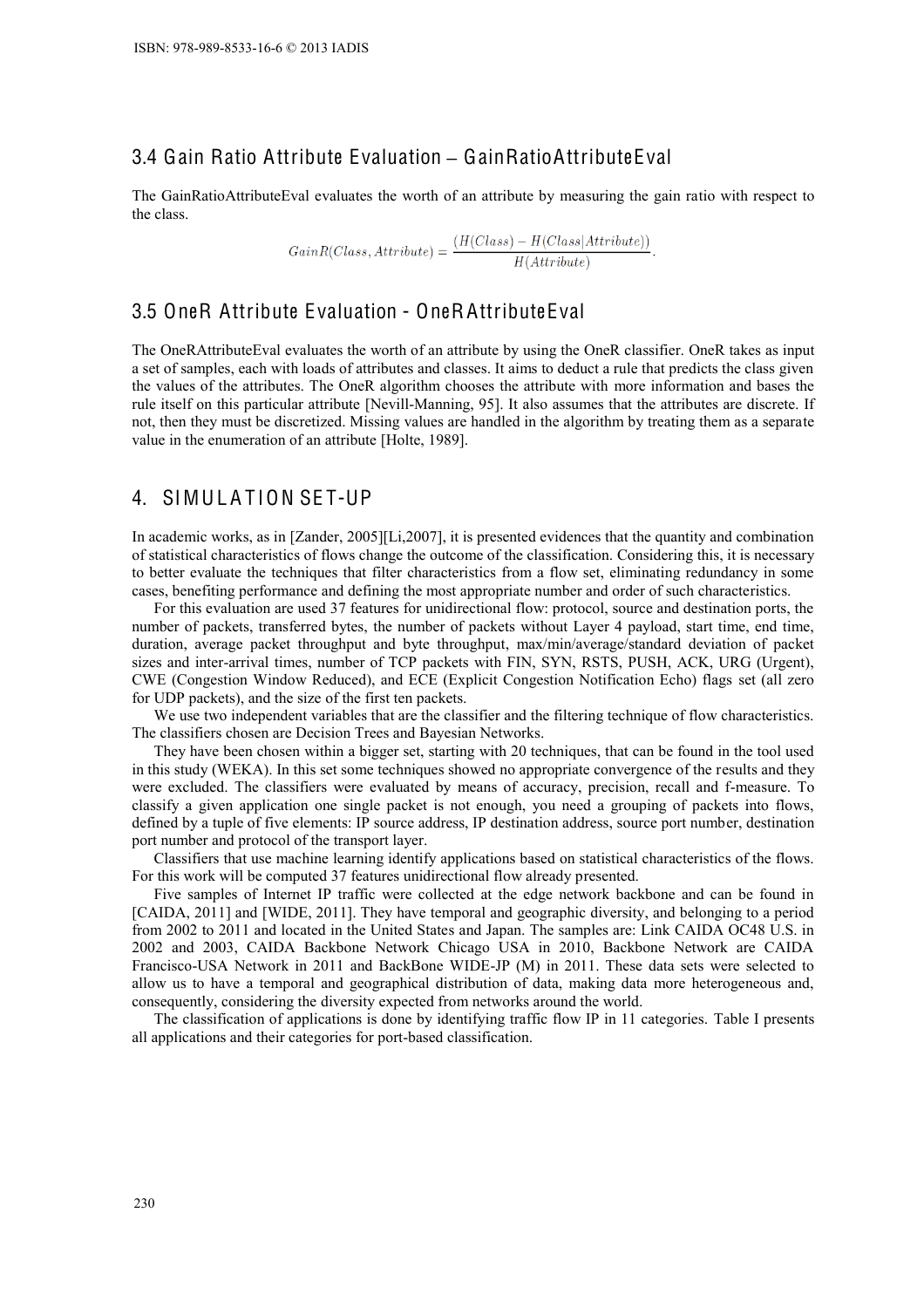| Category     | <b>Application/Protocol</b>                           |  |  |  |
|--------------|-------------------------------------------------------|--|--|--|
| WEB          | <b>HTTP, HTTP</b>                                     |  |  |  |
| P2P          | FastTrack, eDonkey, BitTorrent, Ares, Direct Connect, |  |  |  |
|              | Gnutella, WinMX, OpenNap, MP2P, SoulSeek, FileBEE,    |  |  |  |
|              | GoBoogy, Soribada, PeerEnabler, Napster Blubster,     |  |  |  |
|              | FileGuri, FilePia IMESH, ROMNET, HotLine, Waste       |  |  |  |
| <b>FTP</b>   | FTP                                                   |  |  |  |
| <b>DNS</b>   | <b>DNS</b>                                            |  |  |  |
| Mail/News    | BIFF, SMTP, POP, IMAP, IDENTD, NNTP                   |  |  |  |
| Streaming    | MMS(WMP), Real, Quicktime, Shoutcast, Vbrick Strmg,   |  |  |  |
|              | Logitech Video IM, Backbone Radio, PointCast, ABACast |  |  |  |
| <b>NetOp</b> | Netbios, SMB, SNMP, NTP, SpamAssasin, GoToMyPc,       |  |  |  |
|              | RIP,ICMP, BGP, Bootp, Traceroute                      |  |  |  |
| Encryption   | SSH, SSL, Kerberos, IPSec, ISAKMP                     |  |  |  |
| Games        | Quake, HalfLife, Age of Empires, DOOM,                |  |  |  |
|              | WOW, Star Sieze, Everquest, Startcraft, Asherons,     |  |  |  |
|              | Battle Feld Vietnam, HALO                             |  |  |  |
| Chat         | AIM, IRC, MSN Messenger, Yahoo messenger, IChat,      |  |  |  |
|              | QNext, MS Netmeet, PGPFone, TALK.                     |  |  |  |
| Unknown      |                                                       |  |  |  |

Table 1. Application Categories

Figure 2 presents all the flows quantities in their respective categories mapping applications by color, beings the ground-truth of the samples used in the article. The purpose of this figure is to show the percentage of applications in each sample in favor of fairer conclusions, based on the available number of flows in each application for classification.

To increase the validity of the results, we use the full factorial experimental design to combine the variables. Based on cited data, the test can formulate like:  $5$  samples  $x$  5 Filtering techniques  $x$  2 classifiers = 50 <sup>t</sup>est.



Figure 2. Ground Truth mapping number of flows, samples, and application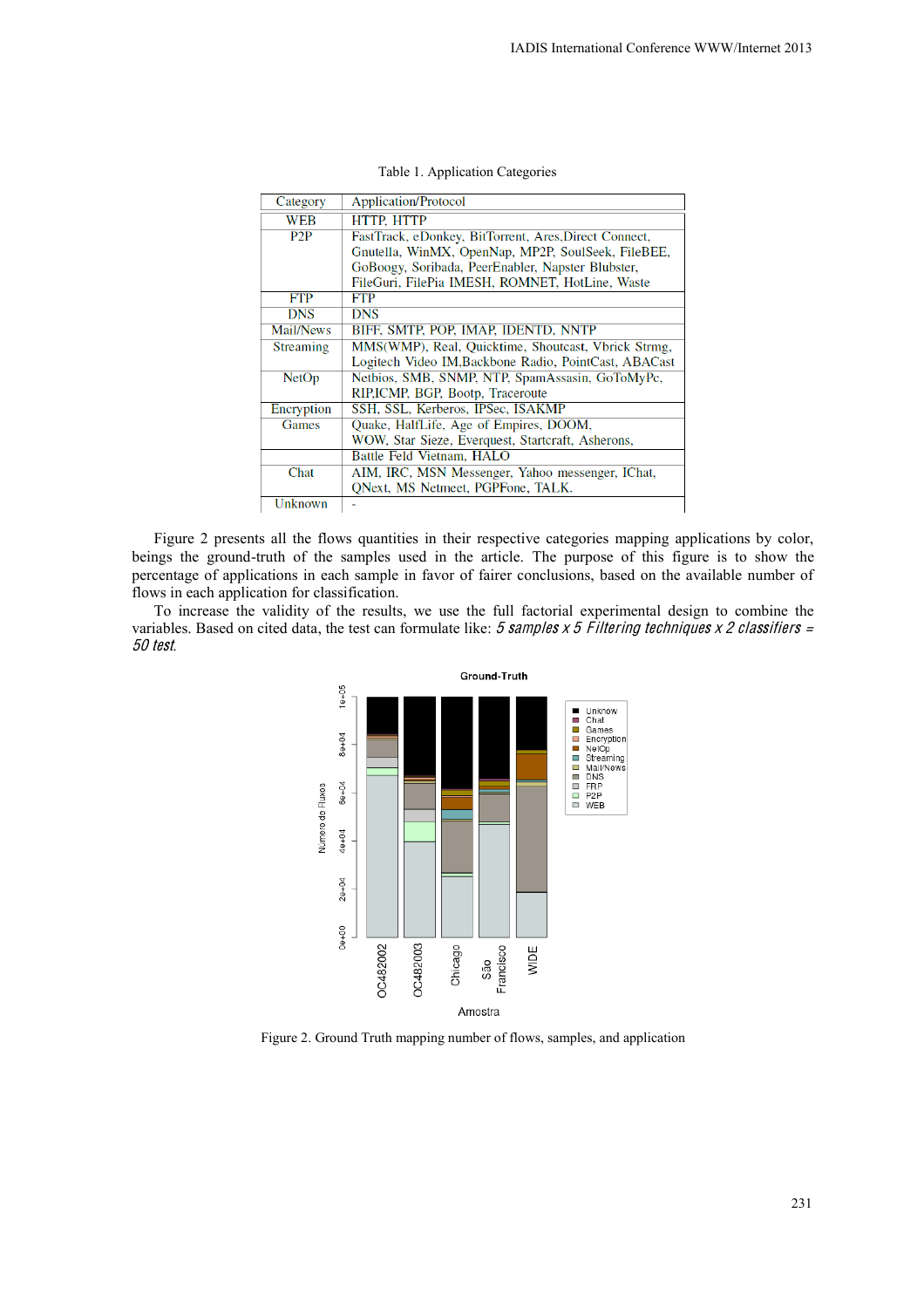The randomness of the experiment is found in five samples of Internet traffic, a number that is meaningful to draw valid conclusions [Barros, 2012]. The experiments consist of three blocks. The first block is to capture, analyze and pre-processing of the samples, including the filtering process. The second block carries out inferences on all samples following units experimental treatments. Finally, in third block, the results obtained with the measurement of the dependent variables are statistically analyzed and conclusions are obtained.

We used in each test the 10-fold-cross-validation technique to train and construct the model for the flow classification of each sample. In Tables II, III, IV, V and VI, we can find the techniques set up used in this paper.

Table 2. CfsSubsetEval Set Up Table 3. ChiSquaredAttributeEval Set Up

| Parameter         | Value                   | Parameter             | Value               |
|-------------------|-------------------------|-----------------------|---------------------|
| locallyPredictive | Frue                    | binarizeNumAttributes | False               |
| missingSeparate   | False                   | missingMerg           | True                |
| search            | BestFirst -D $1$ -N $5$ | search                | Ranker -T 2.0 -N -1 |

Table 4. ConsistencySubsetEval Set Up Table 5. GainRatioAttributeEval Set Up

| arameter |                                          | ameter: |                     |
|----------|------------------------------------------|---------|---------------------|
| search   | <b>RestFirst</b><br>N<br>-11<br>$\sim$ 1 | search  | ` -N.<br>Ranker - I |

Table 6. OneRAttributeEval Set Up

| Parameter             | Value               |
|-----------------------|---------------------|
| evalUsingTrainingData | False               |
| folds                 |                     |
| minimumBucketSize     |                     |
| search                | Ranker -T 2.0 -N -1 |

# 5. RESUL TS AND DISCUSSION

In Figure 3, one can find the full results of each filter for Accuracy, Precision, Coverage and F-measure. It can be seen that CfsSubsetEval presents the highest values for all metrics. Note also that the performance of ConsistencySubsetEval is relevant, however, due to the variation of the results, one can not guarantee that it outperforms ChiSquareAttributeEval and without filters.

It is noteworthy that the number of features obtained by the technique CfsSubsetEval is five, which is smaller than that of the 37 previously chosen. One can appreciate that the relation of the higher number of characteristics the better is classification performance is not true, indicating that the number of characteristics is not itself a variable very important, but a certain number with a certain order of characteristics.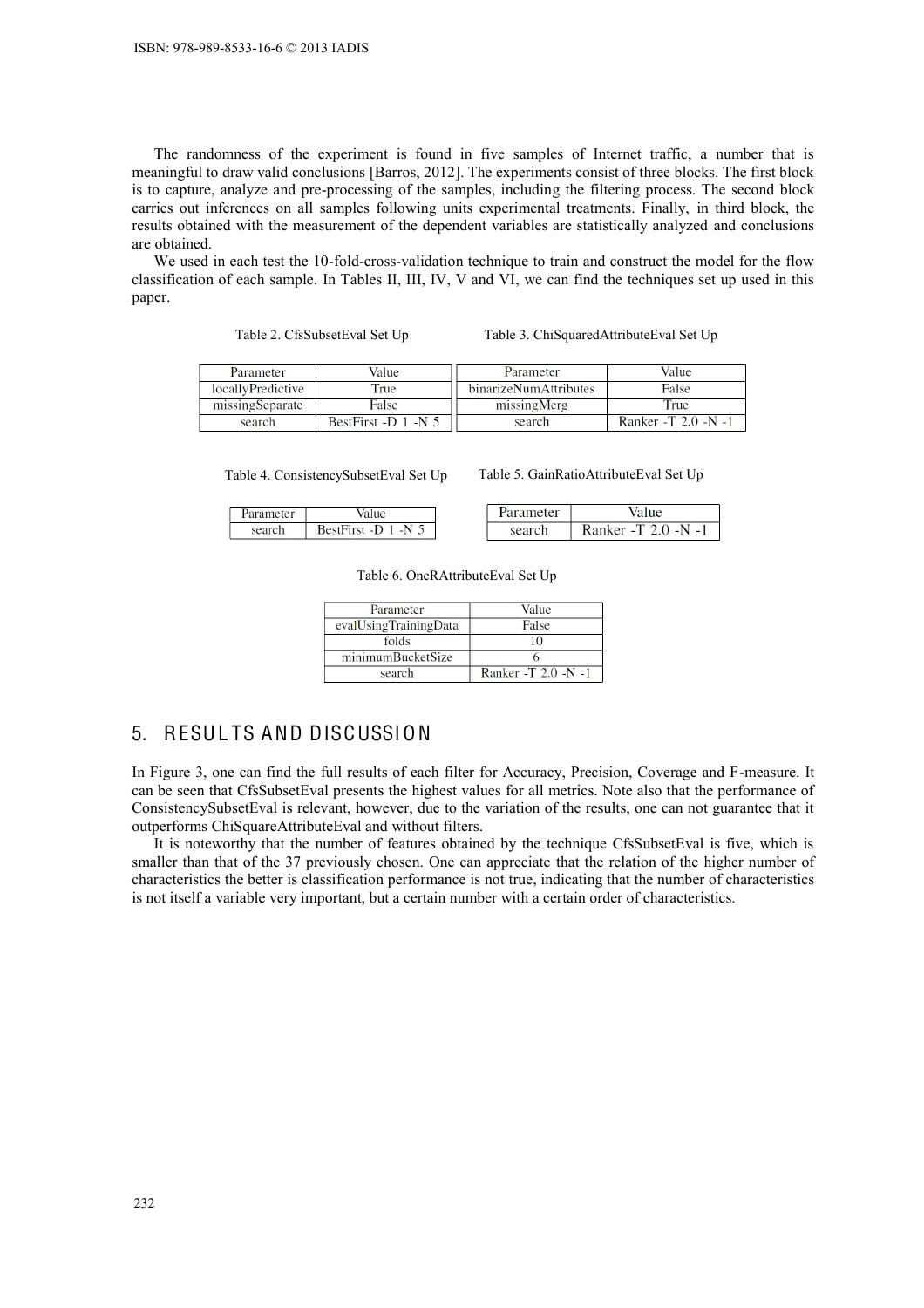

Figure 3. Total performance of the filters.

With the results presented, indicating the use of the filter CfsSubsetEval by presenting a gain in performance of the classifiers and to have a low number of flow characteristics, which reflects the complexity of the performance of classifiers.

# 6. C ONC LUSION

This paper presents a performance evaluation of the filtering algorithm of flow characteristics of dataset for IP traffic classifiers based on machine learning algorithms. The evaluation considers five filtering techniques (CfsSubsetEval, ChiSquareAttributeEval, ConsistencySubsetEval, GainRatioAttributeEval, OneRAttributeEval) with five dataset from USA and Japan from 2002 to 2011. The results indicate a gain in performance with the CfsSubsetEval that indicates the use of only five characteristics to achieve a level of more than 90% of accuracy.

From the results one can argue that there is a dependency between the dataset and the flow feature results, this drives to the conclusion that the use of filtering techniques should be the answer, not a specific dataset with specific characteristics. This conclusion is good but leads to another questions, which is how to apply these filtering techniques on on-line classifiers. One can say, as well, that decision tree classifier is robust enough to not depend highly on the filtering process, but again, this conclusion leads to another question, which is if this behavior stays the same for the other machine learning traffic classifiers.

Future works include re-evaluation of machine learning classifiers, because the filtering techniques have effect in some classifiers performance, having the possibility to improve their results. This could lead to more fare conclusions. Also, more analysis could be done, like evaluating the performance of on-line traffic classifier with these filtering algorithms.